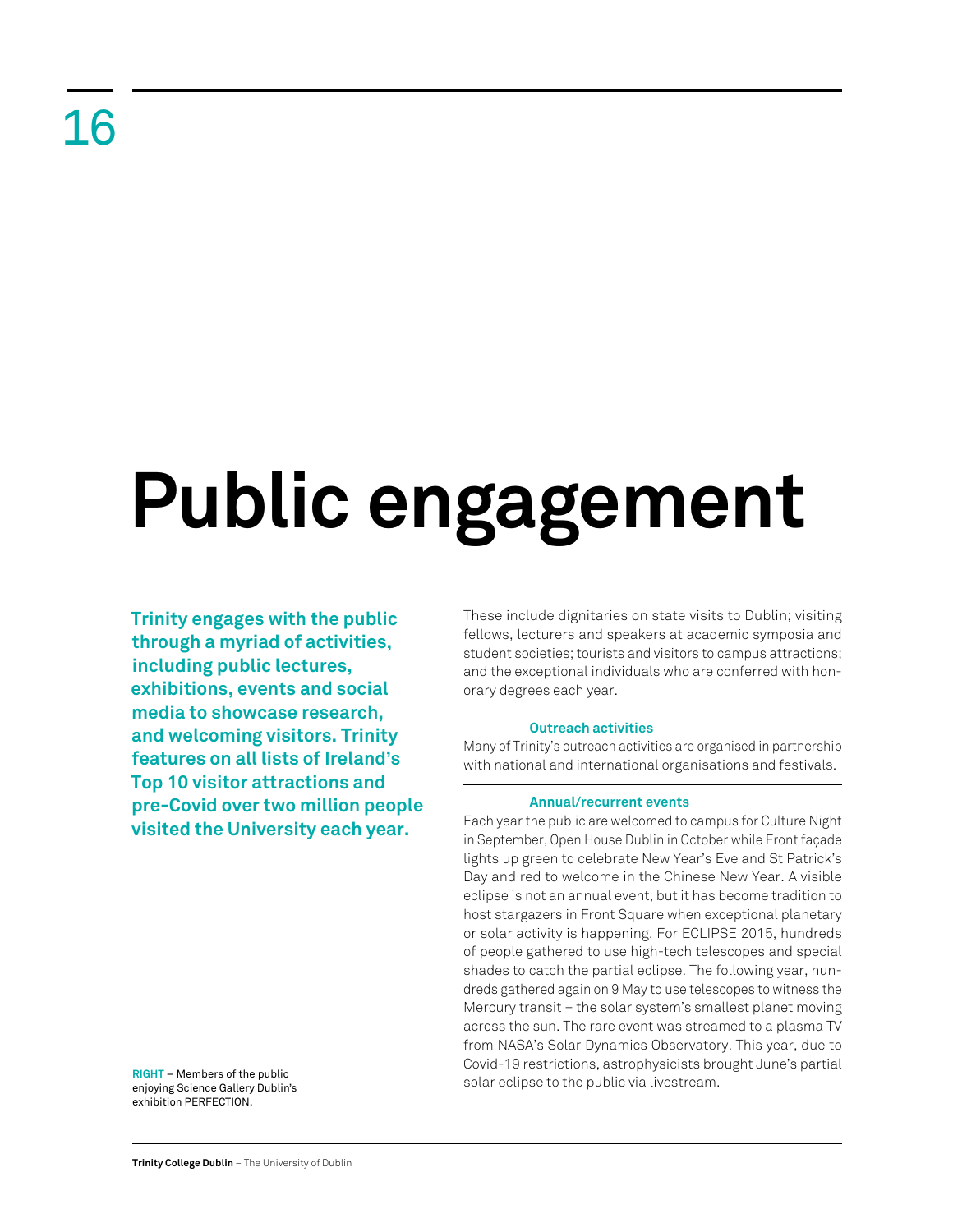Since opening in 2008, Science Gallery has welcomed more than three million visitors (340,000 annually) to 49 unique exhibitions, ranging from design and violence to light and love, and from contagion and biomimicry to the futures of the human species and play.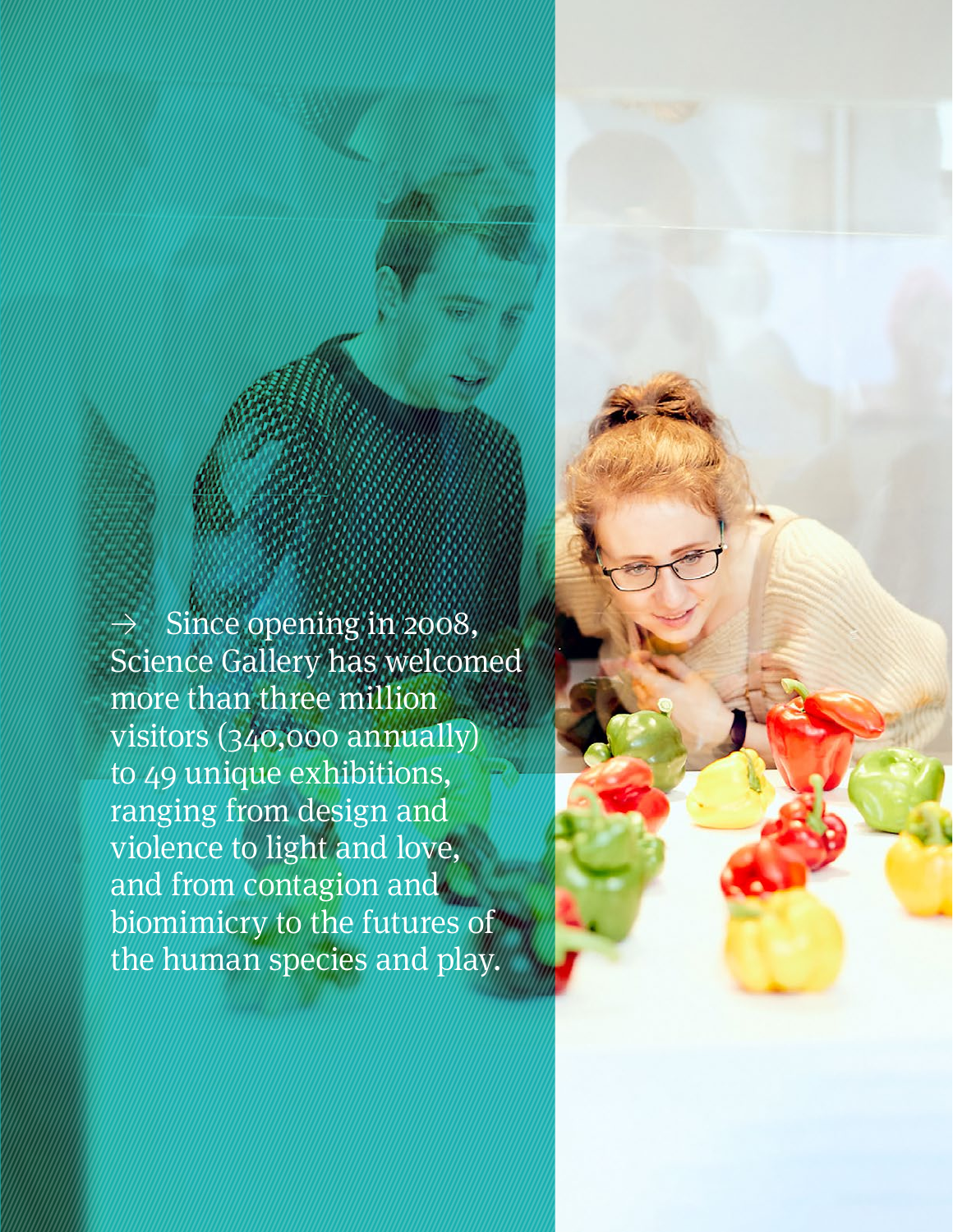### 16



'PROBE: Research Uncovered' is a pop-up festival of talks, experiments, and interactive workshops showcasing the best of Irish research. It takes place annually as part of European Researchers' Night in September. Some 3,000 visitors annually join live research experiments and workshops on campus. In 2020, it was renamed START (Start Talking about Research Today) and went online due to Covid-19 restrictions.

2014 was the inaugural year of the Trinity Walton Club – a not-for-profit STEM education programme subsidised by Trinity and supporters, including the Bank of Ireland, which invites secondary school students to attend STEM learning environments in Trinity labs on Saturdays and summer camps during school holidays.

### **Decade of Commemorations**

The 'Decade of Commemorations' [2012–2022] has been an occasion for remembrance, memorialising and reflection across the country and Trinity has participated fully.

Over 6,000 people attended the World War I roadshow of pop-up talks and activities in 2014, hosted by Trinity in partnership with RTE Radio 1 and the National Library of Ireland. The 'Family History Collections Day of World War I memorabilia' invited people to bring in war-related items, letters and mementos for digitisation and archiving by a team of experts.

In March 2016 the college hosted a Proclamation Day Symposium, '*The 1916 Proclamation in its national and international context*' showcasing leading historians and scholars. Over 10,000 people visited the campus to participate in talks, debates, exhibitions, performances and vintage tennis matches during RTE's *Reflecting the Rising*, a free family event which took place throughout Dublin city centre on Monday 28 March 2016.

Rare and previously unpublished material held in the Library was made accessible globally, thanks to an online collaboration between Trinity and Google. *Dublin Rising 1916–2016*, an interactive Google street view tour lets visitors virtually explore streets, events and people who shaped history 100 years ago.

*Changed Utterly: recording and reflecting on the Rising 1916–2016*, an exhibition in the Old Library examined the way the Rising was recorded at the time; how it was commemorated 50 years later; and how it was reassessed in 2016. Key artefacts on display included: the Library's copy of the Proclamation, torn from the walls of the GPO, along with a WWI recruitment poster pasted to the back; photographs of British troops in Front Square; the scrapbook of Elsie Mahaffy, daughter of the then Trinity Provost; and the casing of a bullet which pierced the roof of the Library during Easter week.

'Beyond 2022: Ireland's Virtual Record Treasury' is an Irish Research Council funded collaboration led by Trinity with four archival partners: The National Archives of Ireland, The National Archives (UK), The Public Record Office of Northern Ireland and The Irish Manuscripts Commission. The project will digitally recreate the building and contents of the Public Record Office of Ireland, destroyed by fire at Dublin's Four Courts at the outset of the Irish Civil War.